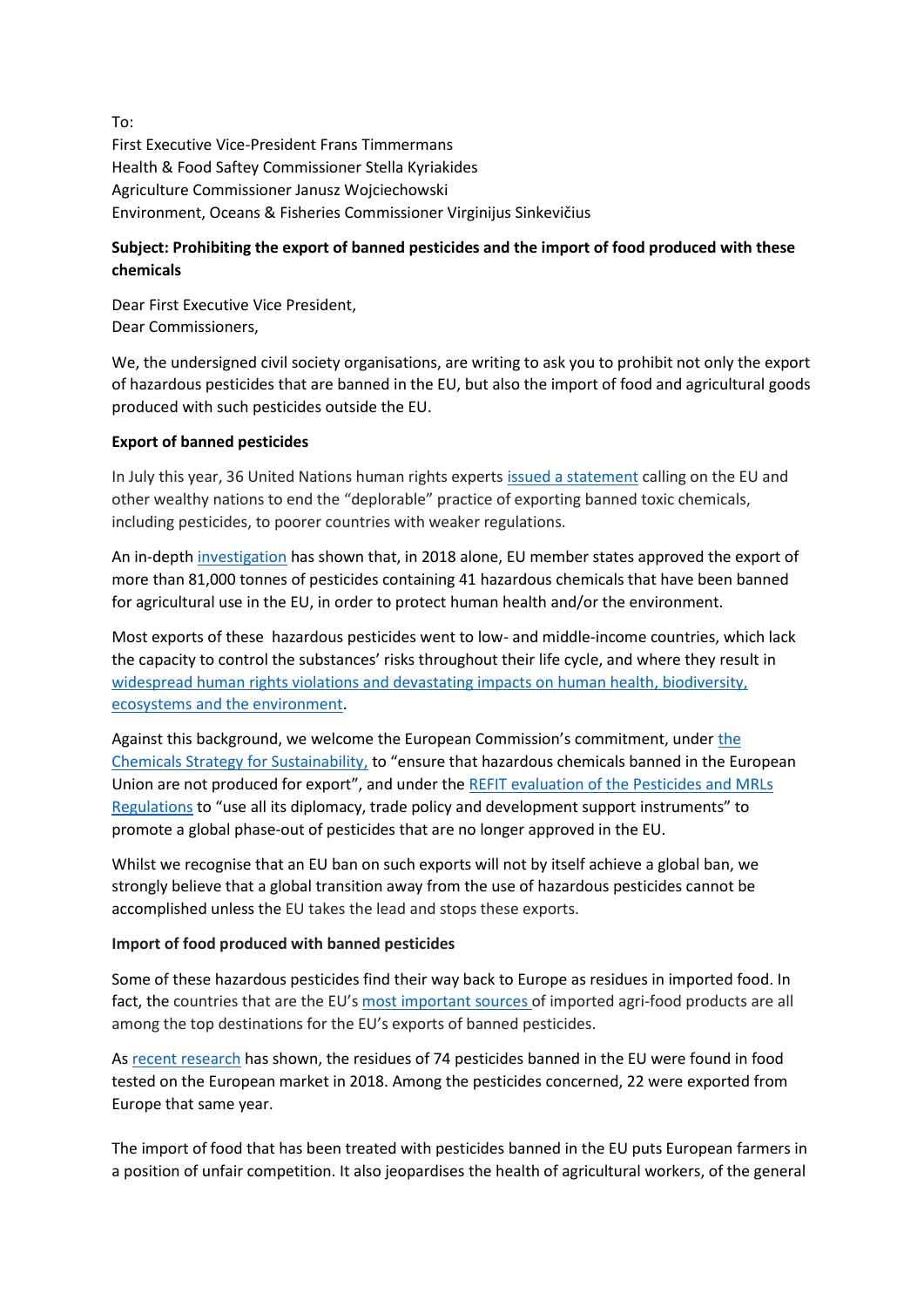population and that of the environment in producing countries, and may even put the health of European consumers at risk.

The EU should ensure that no banned pesticides are allowed as residues in food and agricultural goods placed on the European market.

### **French example**

In 2018, France [wrote into law](https://www.legifrance.gouv.fr/jorf/id/JORFTEXT000037547946/) a ban on the production, storage, distribution and export of plant protection products that contain active substances that have not been approved in the EU for reasons related to the protection of human health or the environment, as of January 2022. This ban will also apply to the import of foods produced with such pesticides.

We are asking you to follow this example, and to urgently take steps to ban both the export of all pesticides that are banned in the EU in order to protect human health or the environment, and the import of food and agricultural goods made with such pesticides.

#### **Global phase-out of hazardous pesticides**

Maintaining the current practice would contradict the European Green Deal and the Commission's commitment under the Farm to Fork Strategy - and the most recent Chemical Strategy for Sustainability - to promote safety and sustainability standards outside the EU in order to achieve sustainable food systems "not only within its borders, but also outside".

The EU has a global leadership role to play on these issues and can help to achieve an international consensus that these abhorrent practices, which result in discrimination and exploitation, must end. This could be achieved by establishing a new UN mechanism to promote a phase-out of highly hazardous pesticides globally in cooperation with FAO, WHO, UNEP and ILO.

Brussels, 05/11/2020

Signatories-international

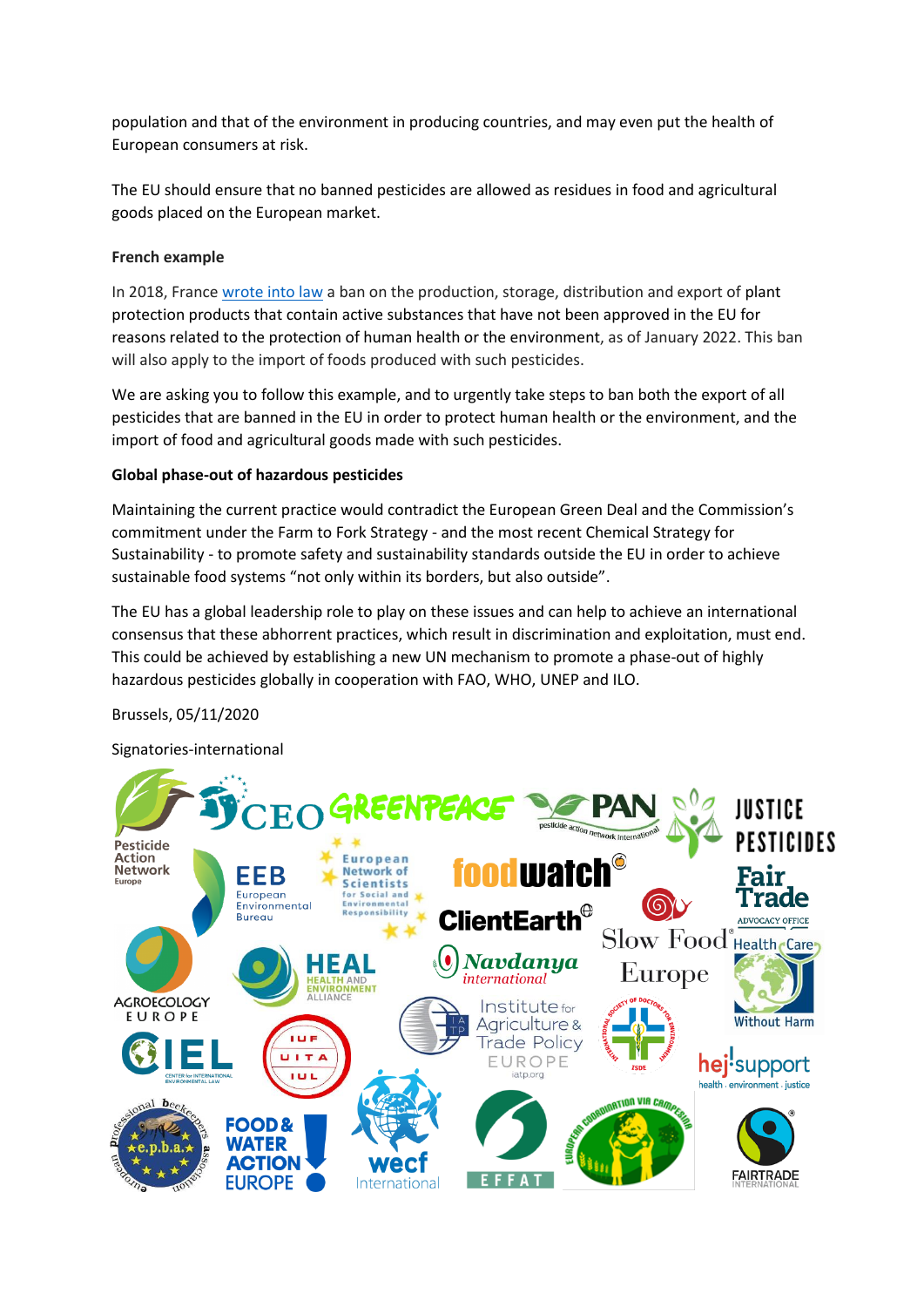Signatories National

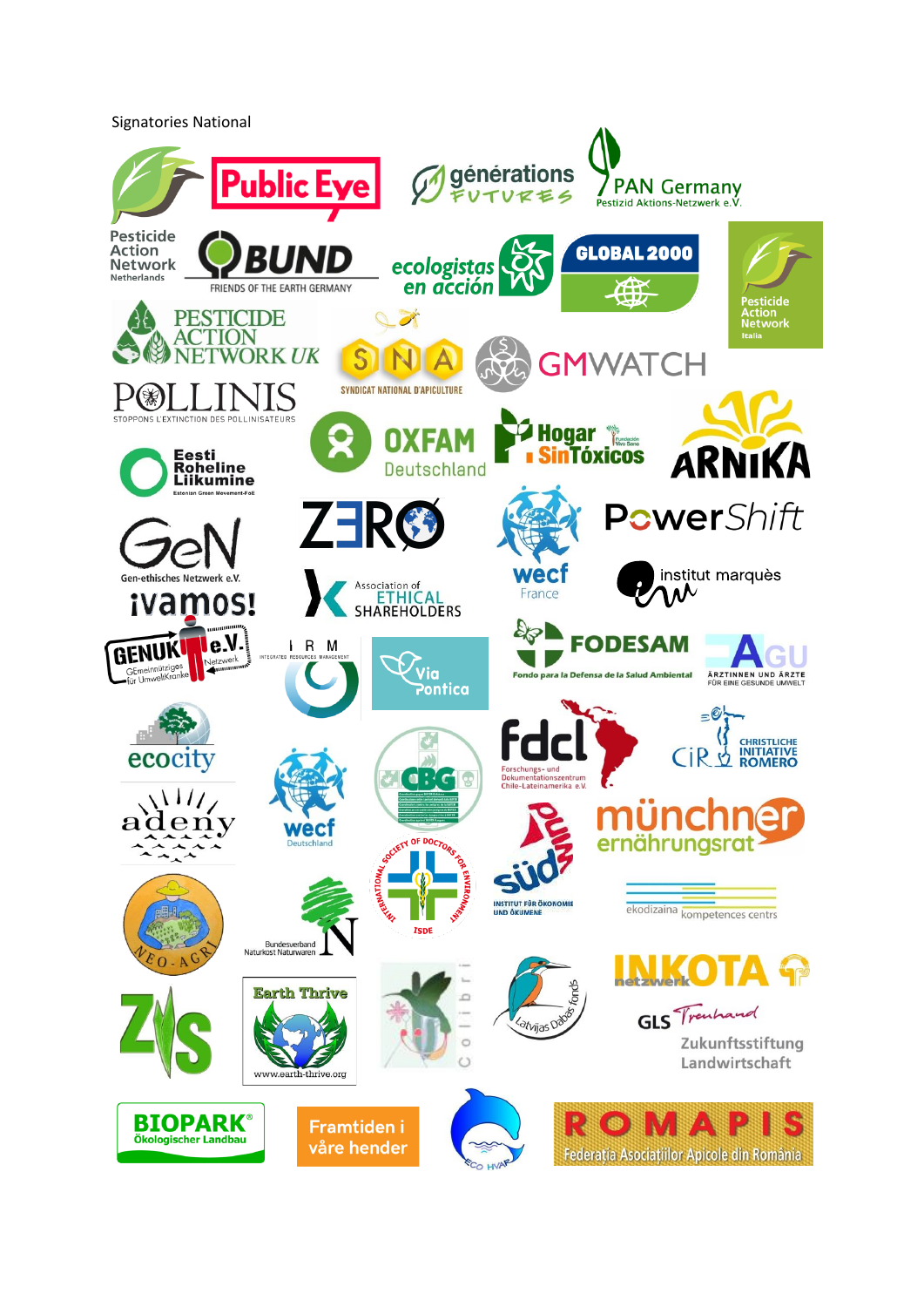### **Signatories (alphabetically)**

**International** 

Agroecology Europe

Center for International Environmental Law (CIEL)

ClientEarth

Corporate Europe Observatory (CEO)

European Federation of Food, Agriculture and Tourism Trade Unions (EFFAT)

European Coordination Via Campesina (ECVC)

European Environmental Bureau (EEB)

European Network of Scientists for Social and Environmental Responsibility (ENSSER)

European Professional Beekeepers Association (EPBA)

Fair Trade Advocacy Office

Fairtrade International

Food & Water Action Europe

foodwatch

Greenpeace European Unit

Health and Environment Alliance (HEAL)

Health Care Without Harm (HCWH) Europe

Health and Environment Justice Support (HEJ Support)

Institute for Agriculture and Trade Policy Europe (IATP)

International Society of Doctors for the Environment (ISDE)

International Union of Food, Agricultural, Hotel, Restaurant, Catering, Tobacco and Allied Workers'

Associations (IUF)

Justice Pesticides

Navdanya International

Pesticide Action Network Europe

Pesticide Action Network International

Slow Food Europe

WECF International

#### National

Arnika

Association de défense de l'environnement et de la nature de l'Yonne (ADENY)

Association of Ethical Shareholders Germany

Austrian Doctors for the Environment (AeGU)

Biopark e.V.

BUND/Friends of the Earth Germany

Bundesverband Naturkost Naturwaren (BNN) e.V.

Christian Initiative Romero (CIR)

Colibri Association

Coordination gegen BAYER-Gefahren

Earth Thrive

Earth Trek/Zemljane staze

ECOCITY

Ecodesign Competence Centre

Eco-Hvar

Ecologistas en Acción